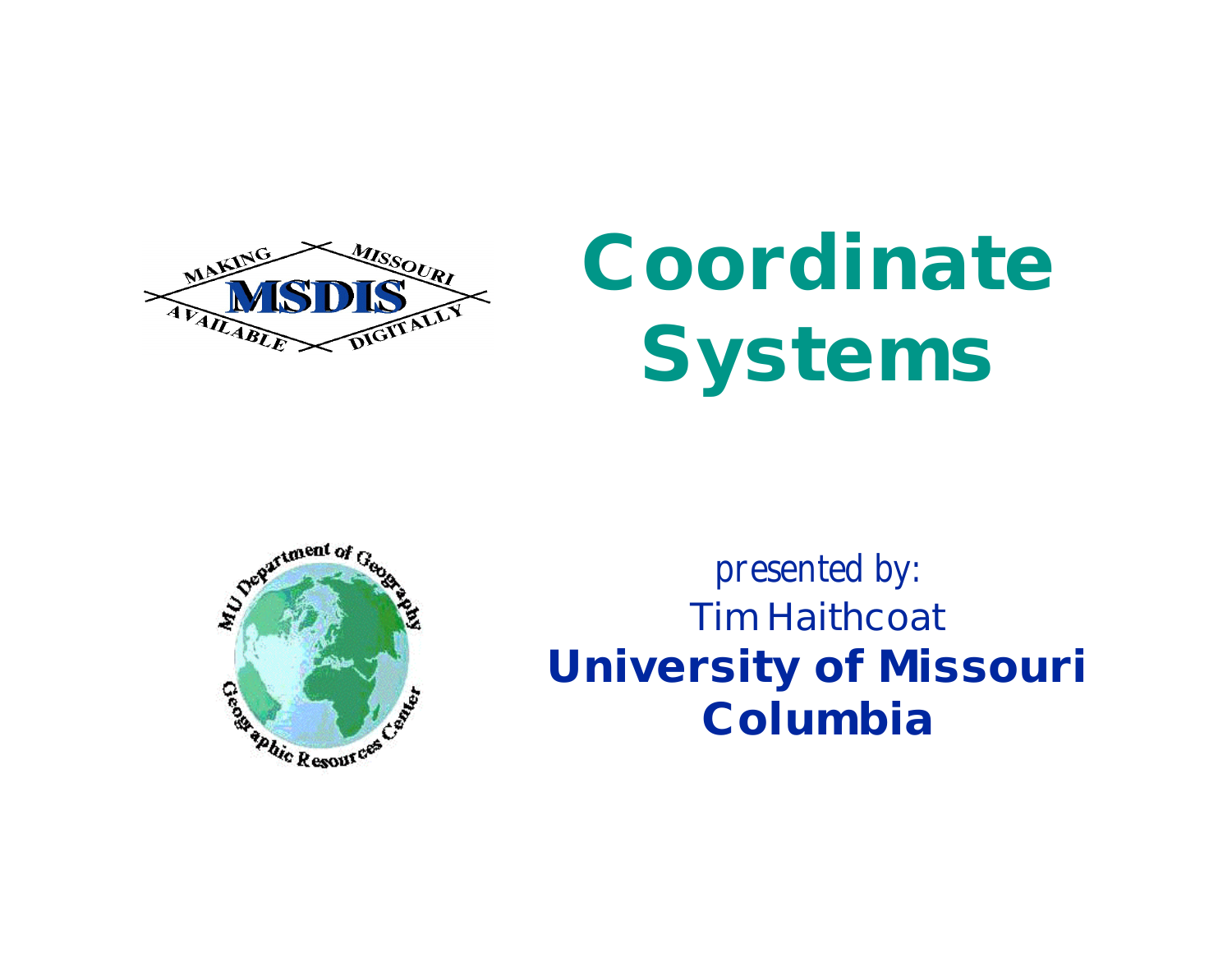#### **Introduction**

- Coordinates are used to identify locations on the earth's surface
- Are based on measurements of displacement from a given location
- Two types:
	- Plane
	- global



2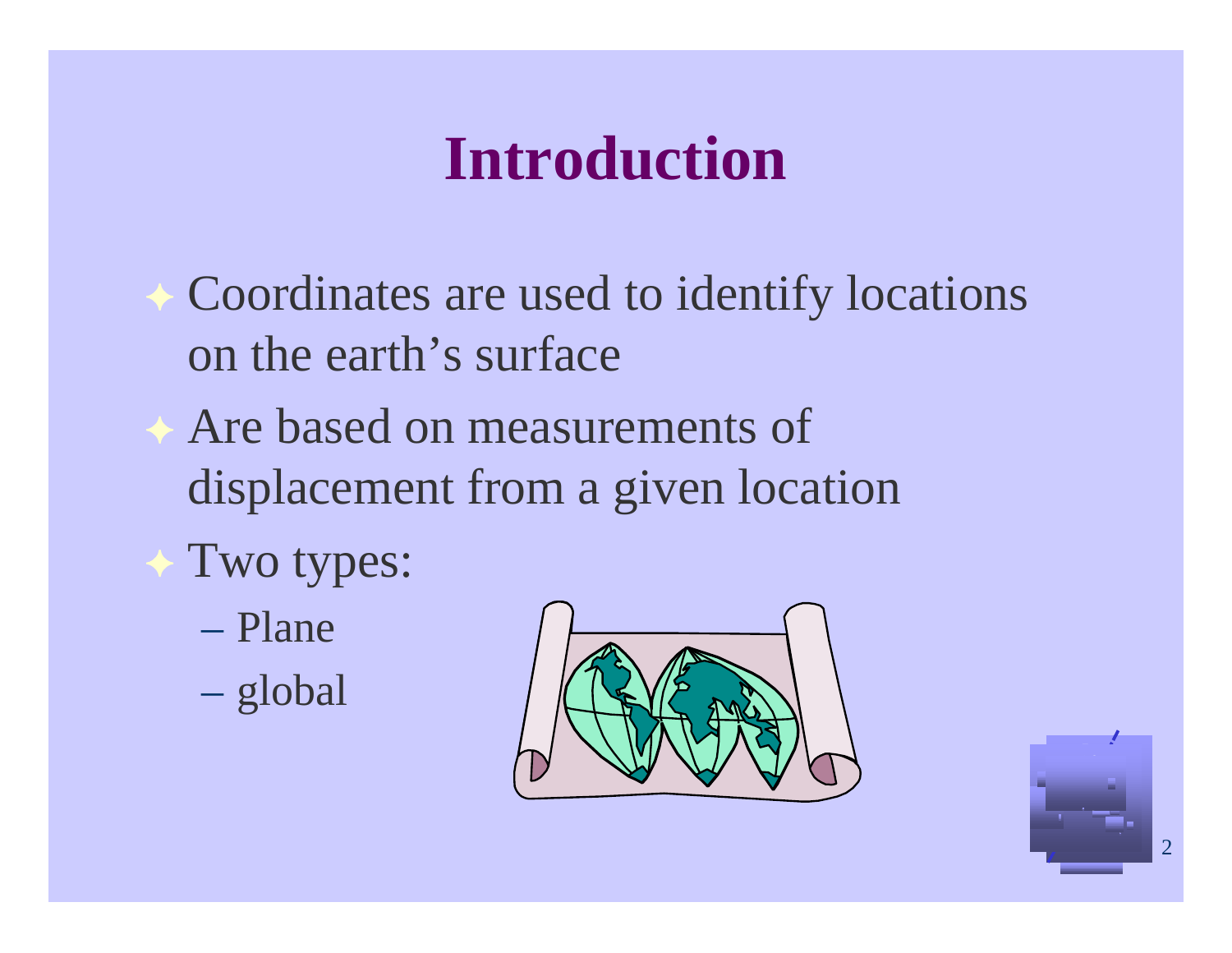#### **Plane Coordinate Systems Cartesian Coordinates:** *Determining Coordinates*

- Cartesian coordinates are determined as follows:
	- Locate an origin
	- Set two axes through origin in fixed direction, at right angles to each other y
		- By convention these are usually:
			- Identified as x (horizontal) and y (vertical)
			- i.e., y is anti-clockwise from x
			- $X$  is east, y is north
	- Measure linear displacement from the origin in directions defined by the two axes

3

x

– Produce an ordered pair (x,y)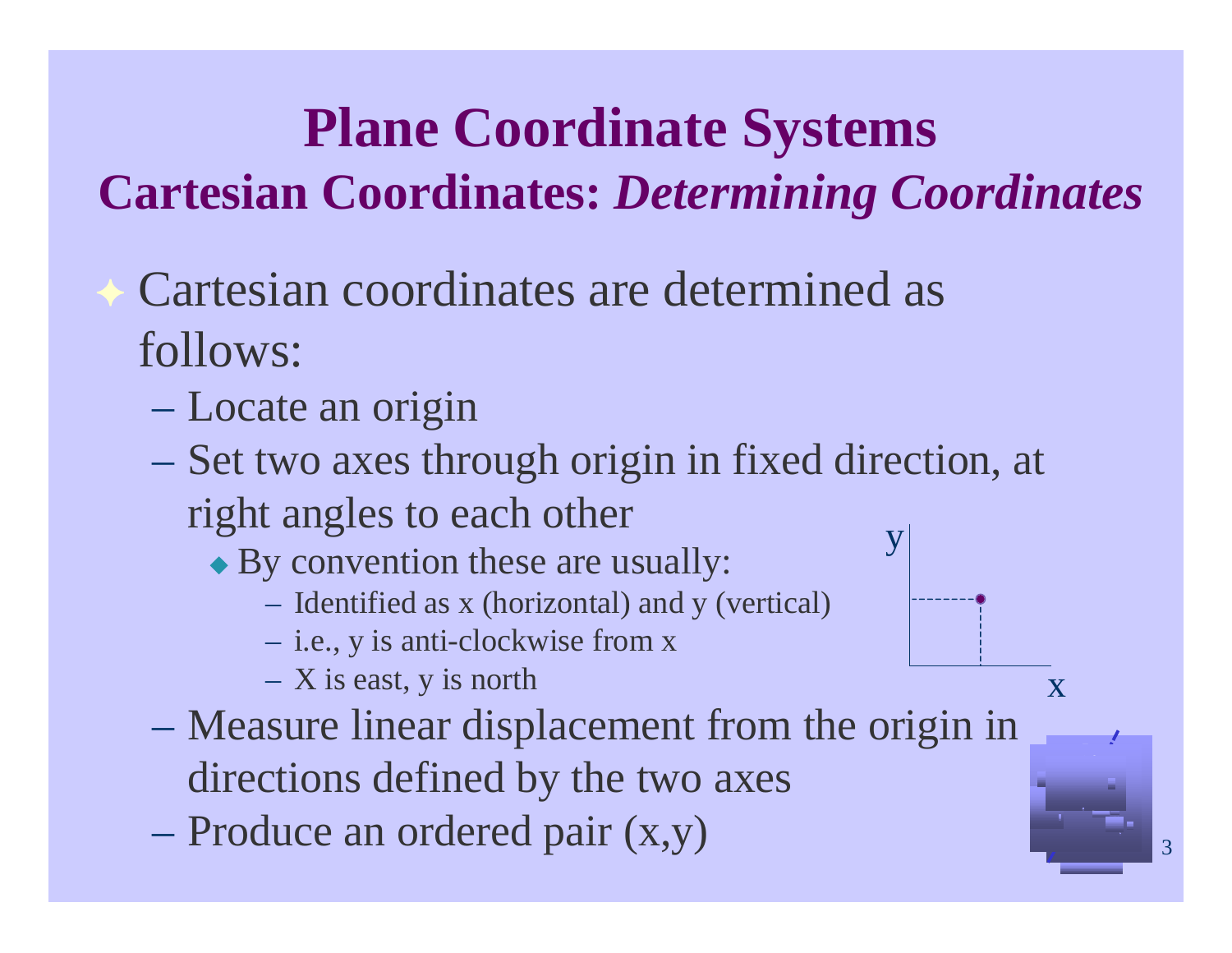**Plane Coordinate System** *Cartesian Coordinates: Measuring Distance Cartesian coordinates can be used directly to calculate distance between two points.*

Euclidean (Pythagorean) Distance

– Distance defined in a straight line from point  $(x_1, y_1)$  to point  $(x_2, y_2)$ :  $D^2 = (x_1 - x_2)^2 + (y_1 - y_2)^2$ 

$$
\begin{array}{c}\n\mathbf{y} \\
\hline\n\mathbf{D} \left( \mathbf{x}_2, \mathbf{y}_2 \right) \\
\hline\n\left( \mathbf{x}_1, \mathbf{y}_1 \right) \\
\hline\n\mathbf{x}\n\end{array}
$$

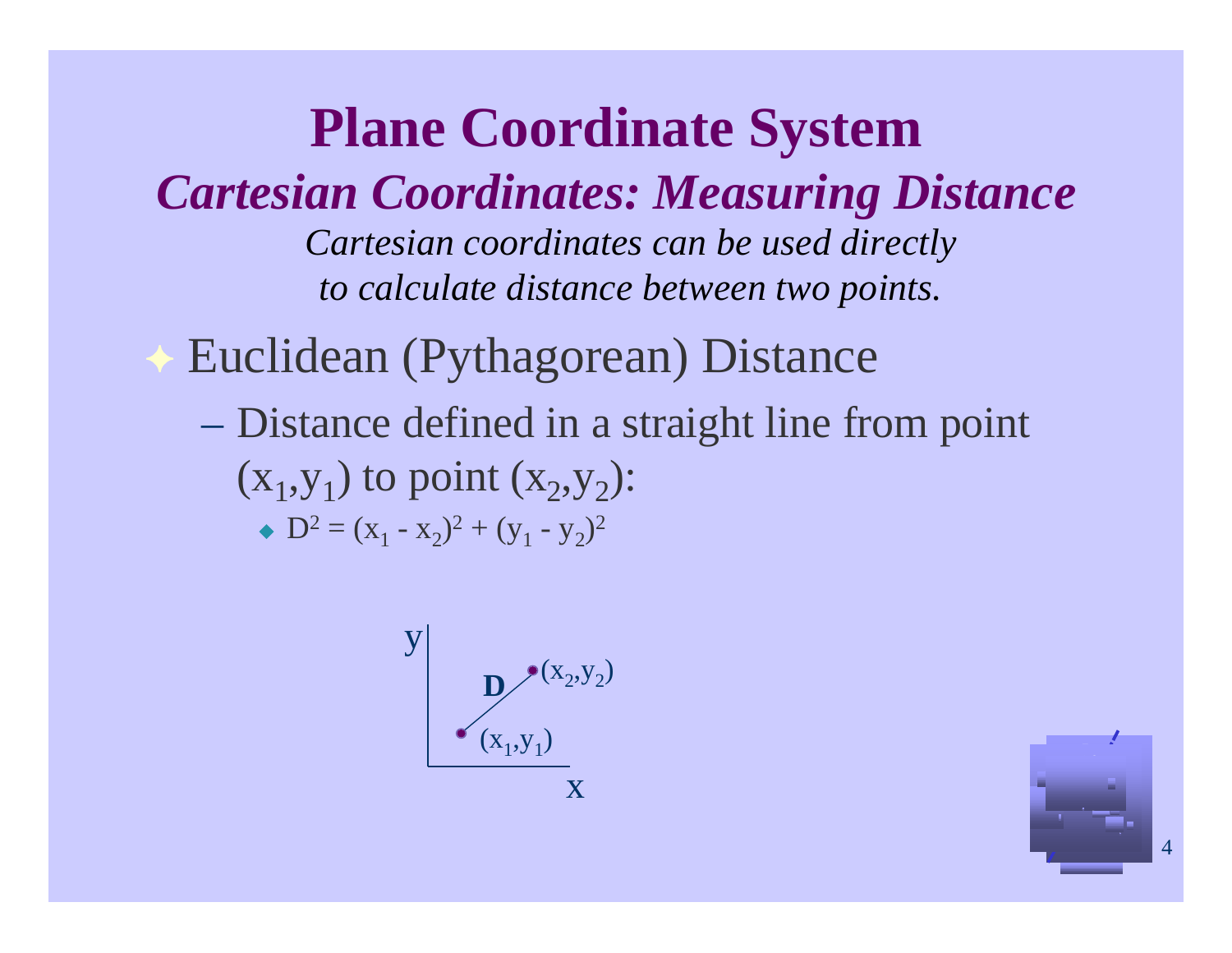#### **Plane Coordinate System**

#### *Cartesian Coordinates: Measuring Distance*

- Manhattan Metric
	- Assumes a rectilinear route paralleling the x and y axes:

• 
$$
D = |x_1 - x_2| + |y_1 - Y_2|
$$



- Alternate routes all have the same length
- Assumes travel is parallel to the axes

(0,0)

• If not parallel, error in distance can be as much as  $41\%$  ( 2-1)

$$
\left.\begin{array}{c}\n\mathbf{D} \\
\hline\n\end{array}\right\}
$$

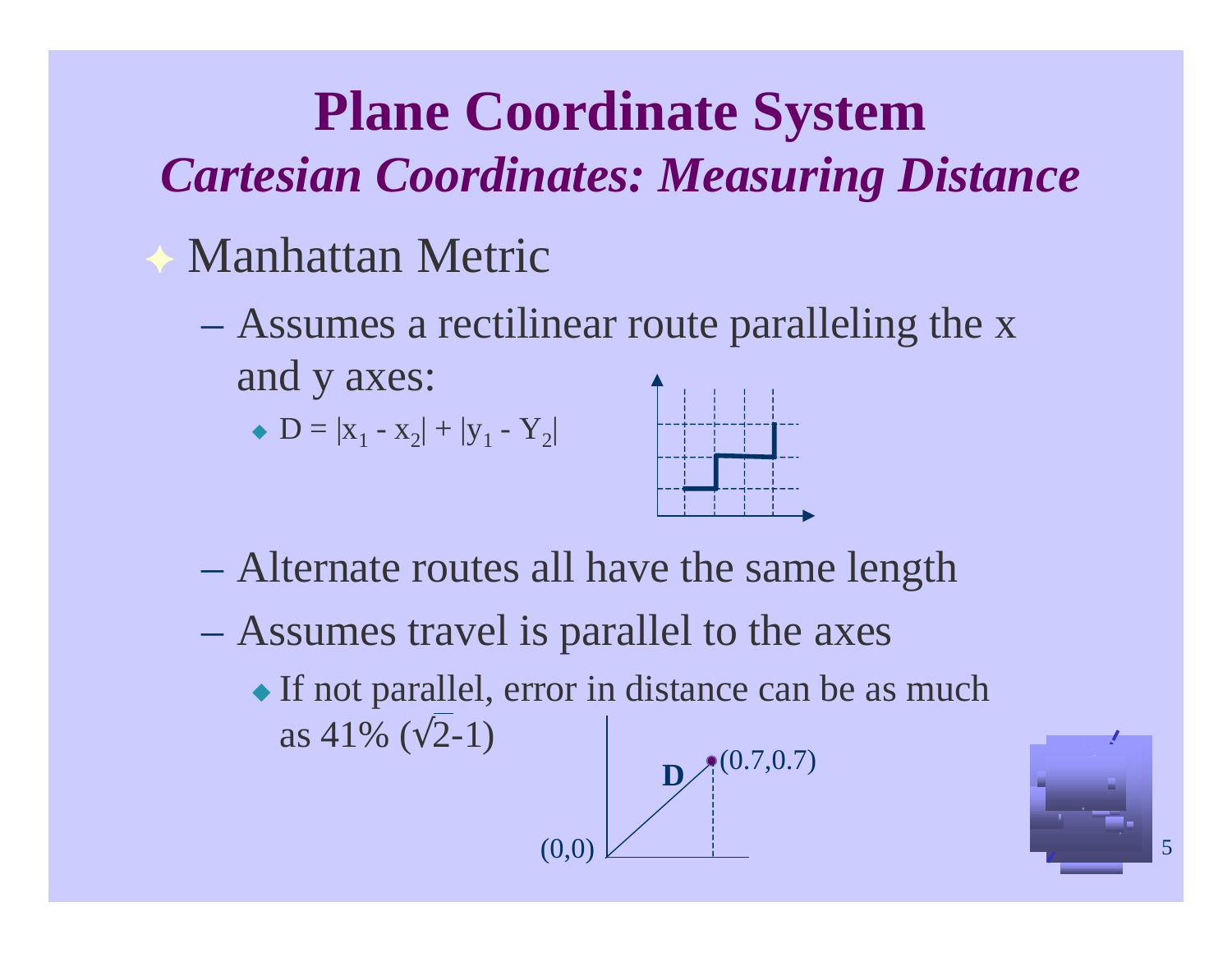#### **Plane Coordinate System** *Cartesian Coordinates: Measuring Distance*

- **Exercise 5 Distance with Barriers** 
	- In this case, distance is calculated assuming there are barriers to go around
	- Barrier may be areal (i.e. lake) or linear (river)



– Is difficult to solve if there are many barriers and may alternate routes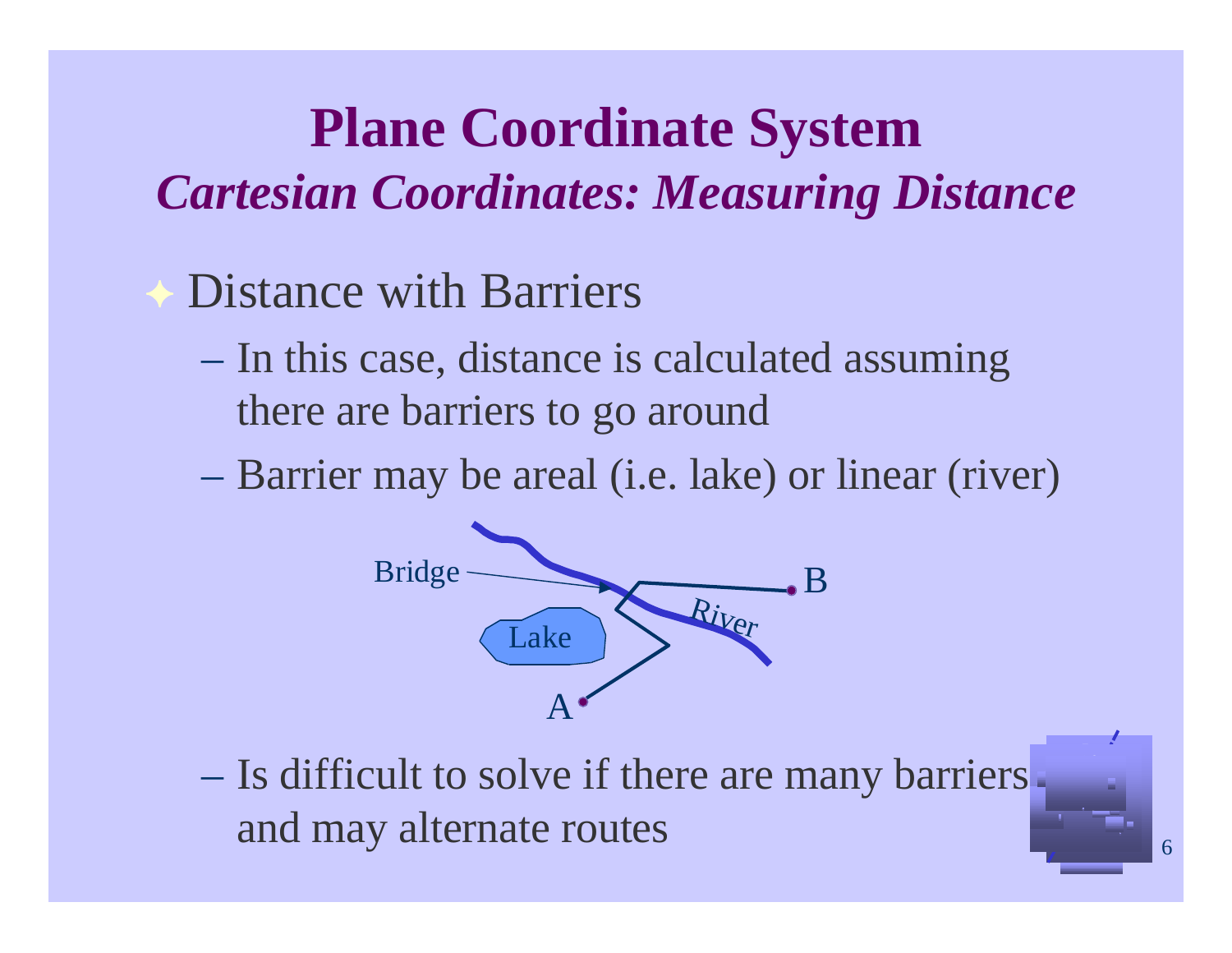### **Storing Coordinates**

◆ Since in a GIS, coordinates must be stored in the computer as numbers, there are two important concepts that need to be considered:

- Integer vs. real number
- Questions of precision

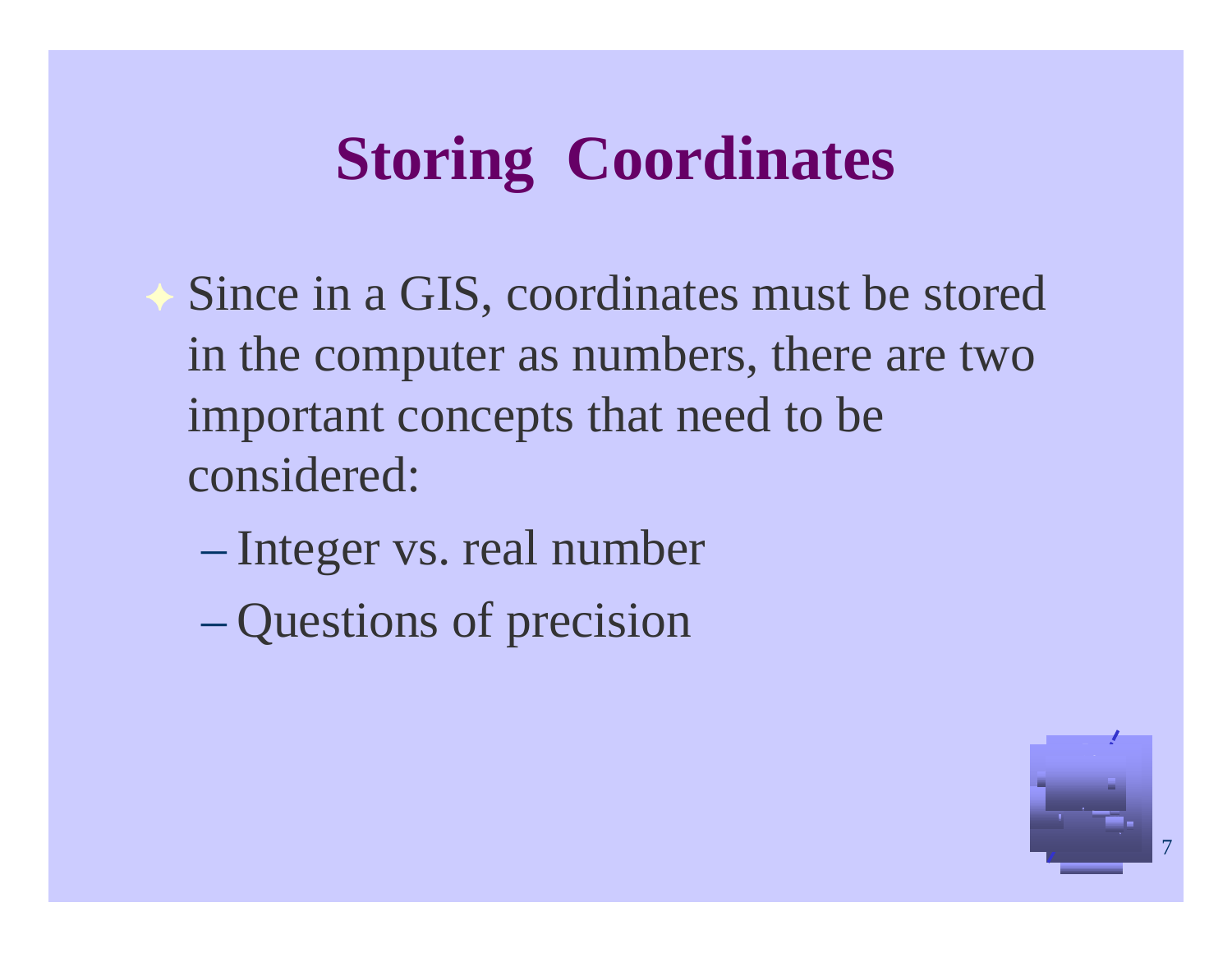### **Integer vs. Real Numbers**

- Integers are whole numbers, optionally preceded by
	- "-" to indicate negation
	- Are discrete since mathematically there is a distance of 1 between consecutive numbers
- Real numbers can be expressed as decimals
	- Are continuous
	- Often expressed as floating point numbers
	- Usually expressed as two sets of digits (a,b)
		- $\bullet$  the first set gives the significant digits
		- The 2nd set gives the exponent, which determines the position of the decimal place
		- The number is the product  $(a \times 10^b)$ *Example:* 1234+2 would indicate .1234 x 10<sup>2</sup> or 12.34

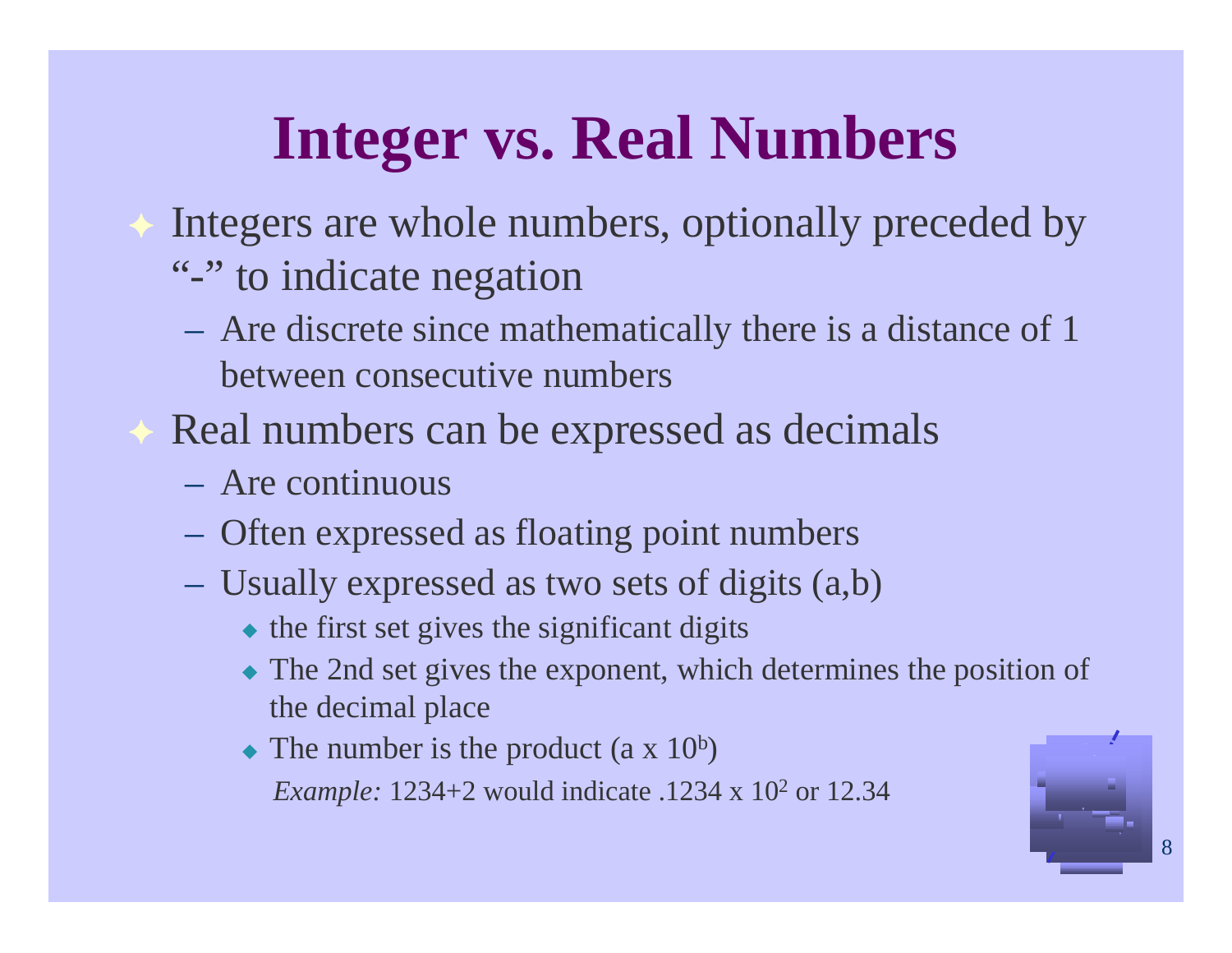# **Computer Precision**

- In the computer, the number of digits which can be stored for each value is limited by the hardware
- Integers are normally stored using 16 bits of memory
	- Can have a range from  $-32767$  to  $+32767$
- **► Floating point numbers can use single or** double precision
	- Single & double precision are used to refer to the number of digits that can be stored for a single value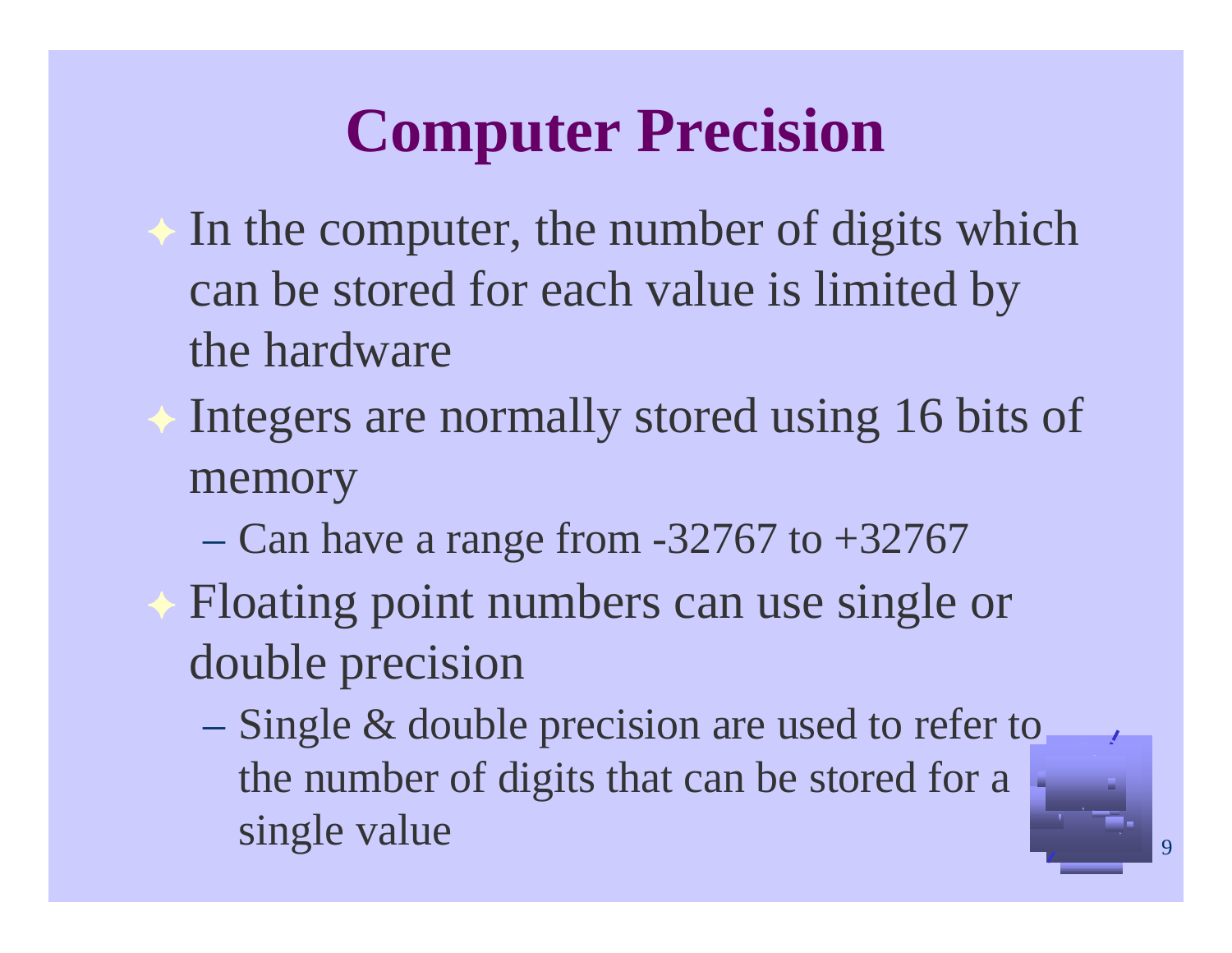## **Computer Precision ~ Continued**

- Single precision commonly allocates 32 bits or 4 bytes of memory for each value
	- ◆ Equivalent to 7 significant decimal places
	- Actual numeric ranges vary between computer implementations
	- $\bullet$  In QuickBasic the exponent range is -435 to +38
- Double precision commonly allocates 64 bits or
	- 8 bytes
		- Equivalent to 15 or 16 decimal digits and in QuickBasic, an exponent range from -324 to +308

Questions of precision are important when doing calculations since extra digits produced by division & multiplication operations may exceed the precision capacity of the system

10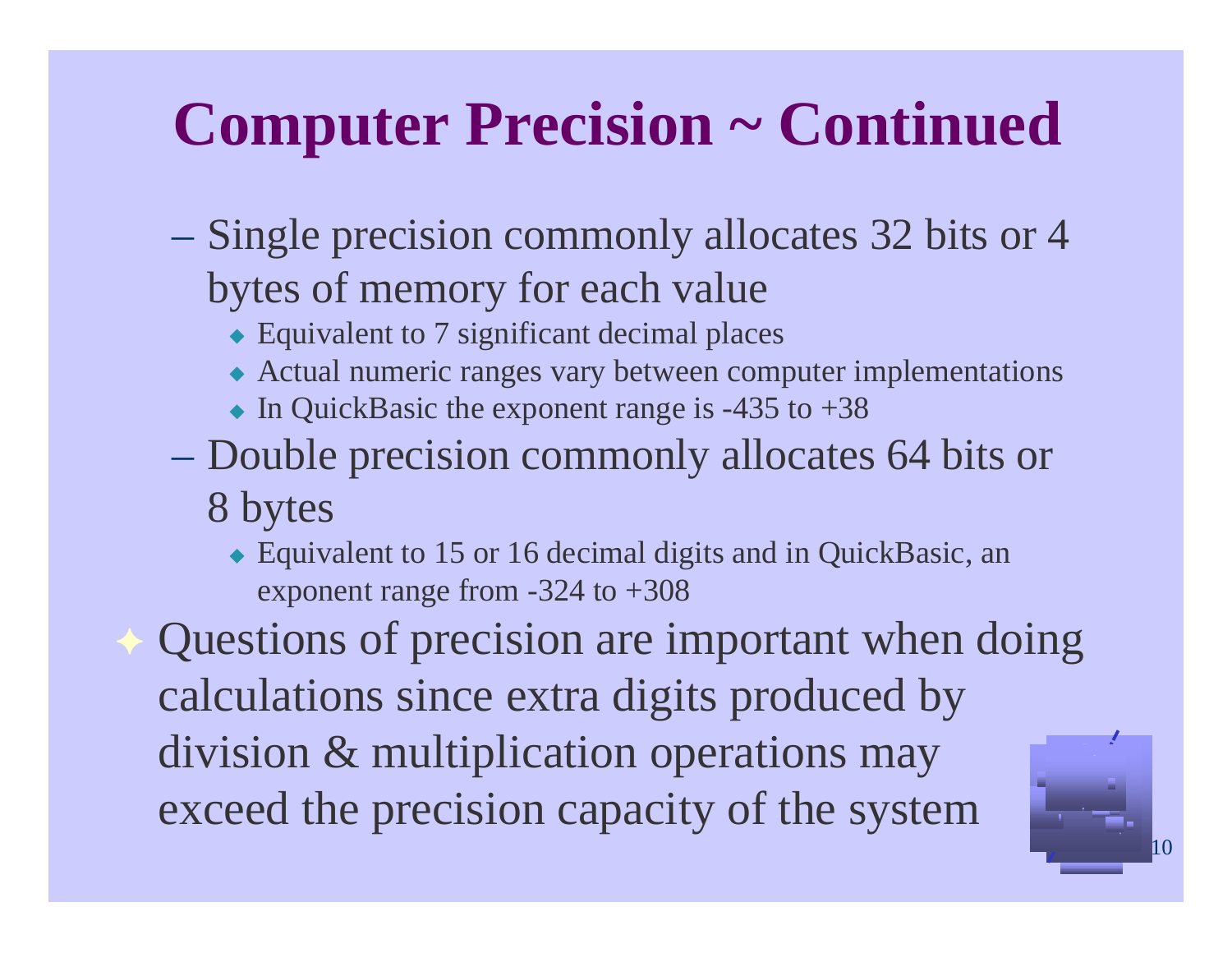### **Precision of Cartesian Coordinates**

- The number of significant digits required for a specific project when using Cartesian coordinates depends on two measures:
	- Size of study area
	- Resolution (accuracy) of measurement
- For example, if the study area is 10 km across and the resolution of measurement is 10 cm:
	- This would create a range of values from 0 to 10<sup>5</sup>
	- Requires 5 significant decimal digits or approximately 15 binary digits

11

– Can calculate approximate number of binary digits by multiplying number of decimal digits by  $3 (log<sub>2</sub>10)$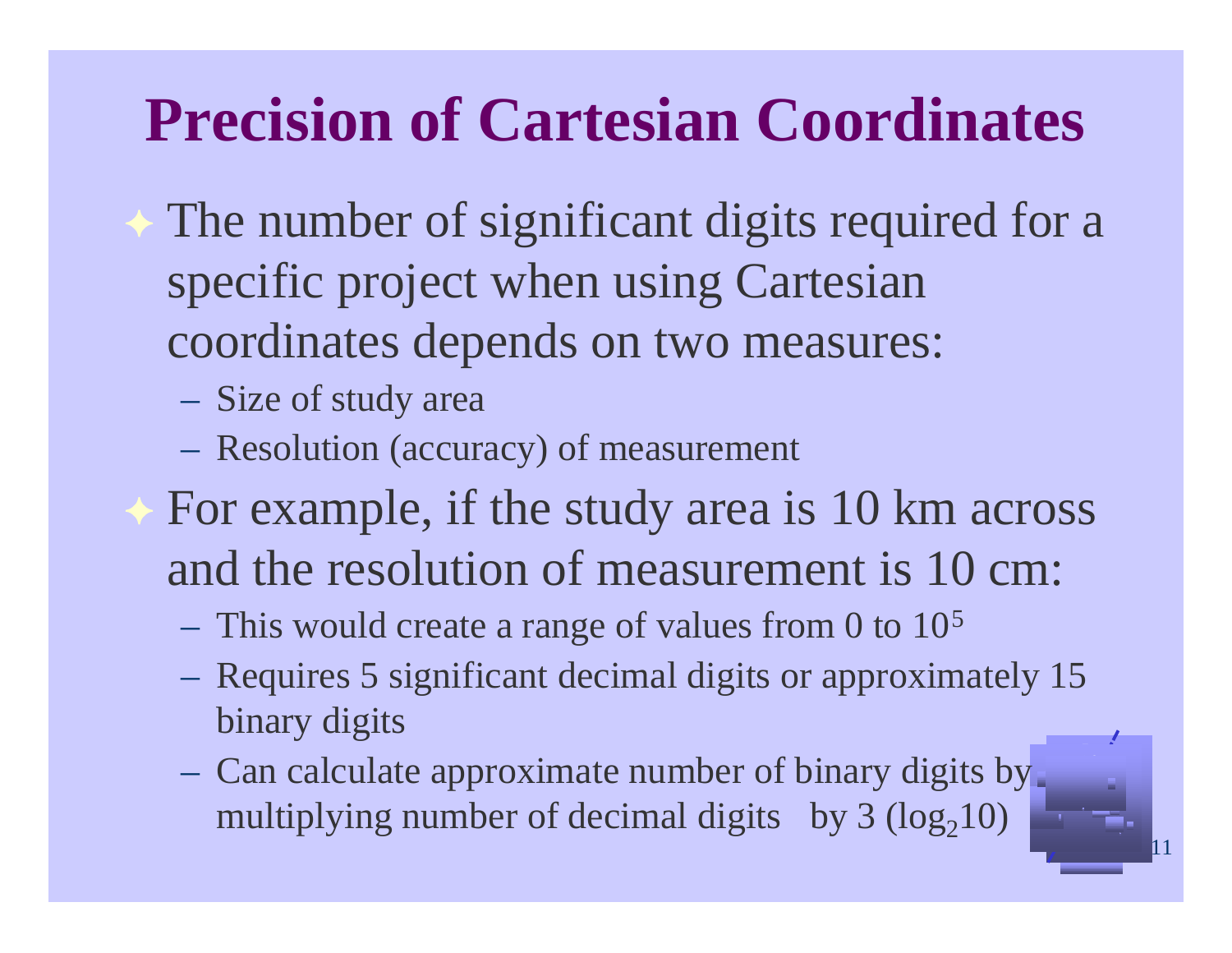#### **Precision of Cartesian Coordinates (continued)**

- Since the computer system usually offers more resolution than needed by the data
	- Data is stored at higher precision than is justified by its accuracy
- GIS designers are reluctant to throw away extra significant digits
	- Because designers may not be aware of the resolution of the data that will be used
	- People are reluctant to throw away "data", even if it is spurious

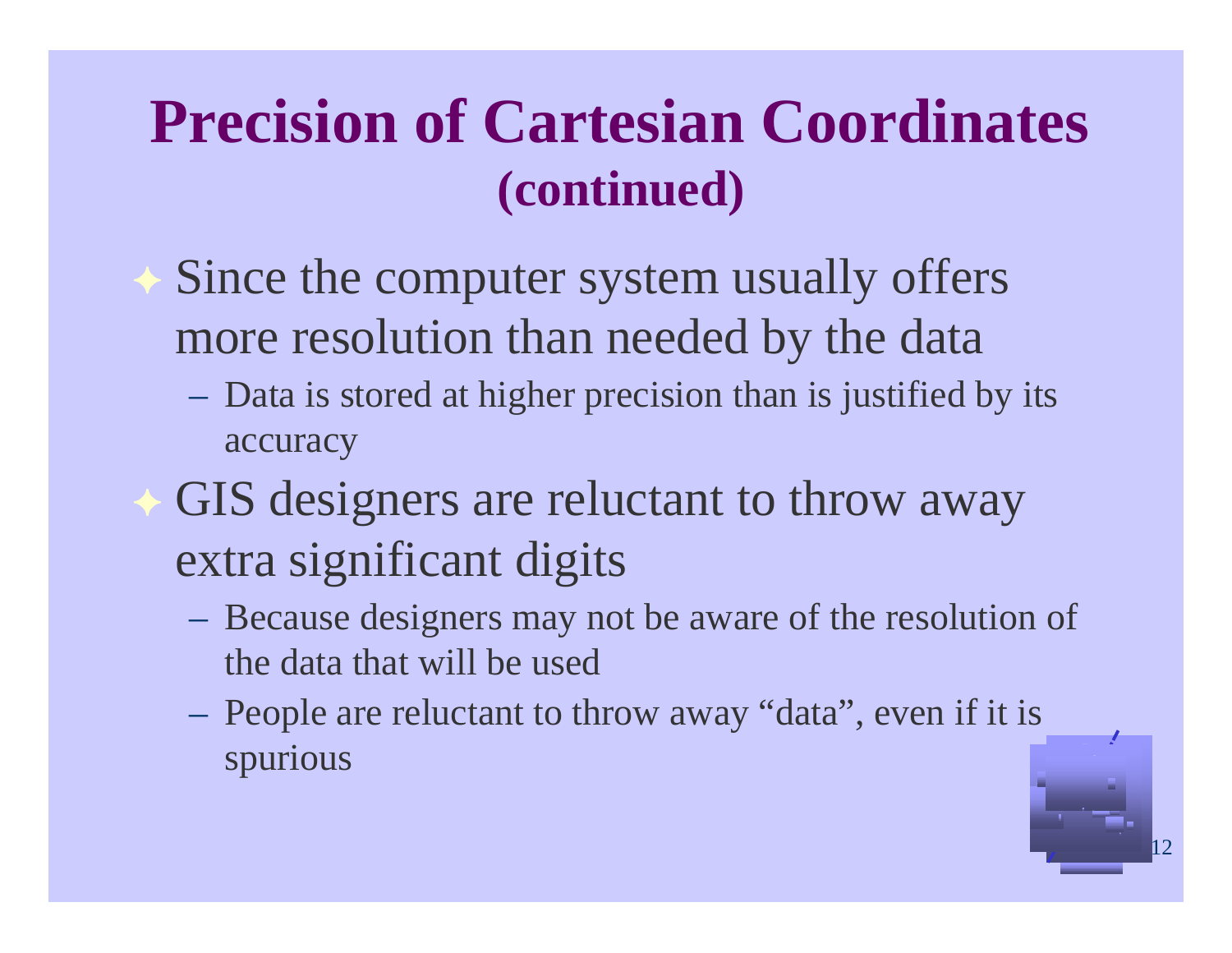#### **Precision of Cartesian Coordinates (continued)**

Coordinate systems based on a global scale where the size of the area is 10,000 km and the resolution is 1mm would need 10 decimal digits or 30 binary digits

– This will require double precision coordinates, which few GIS systems offer

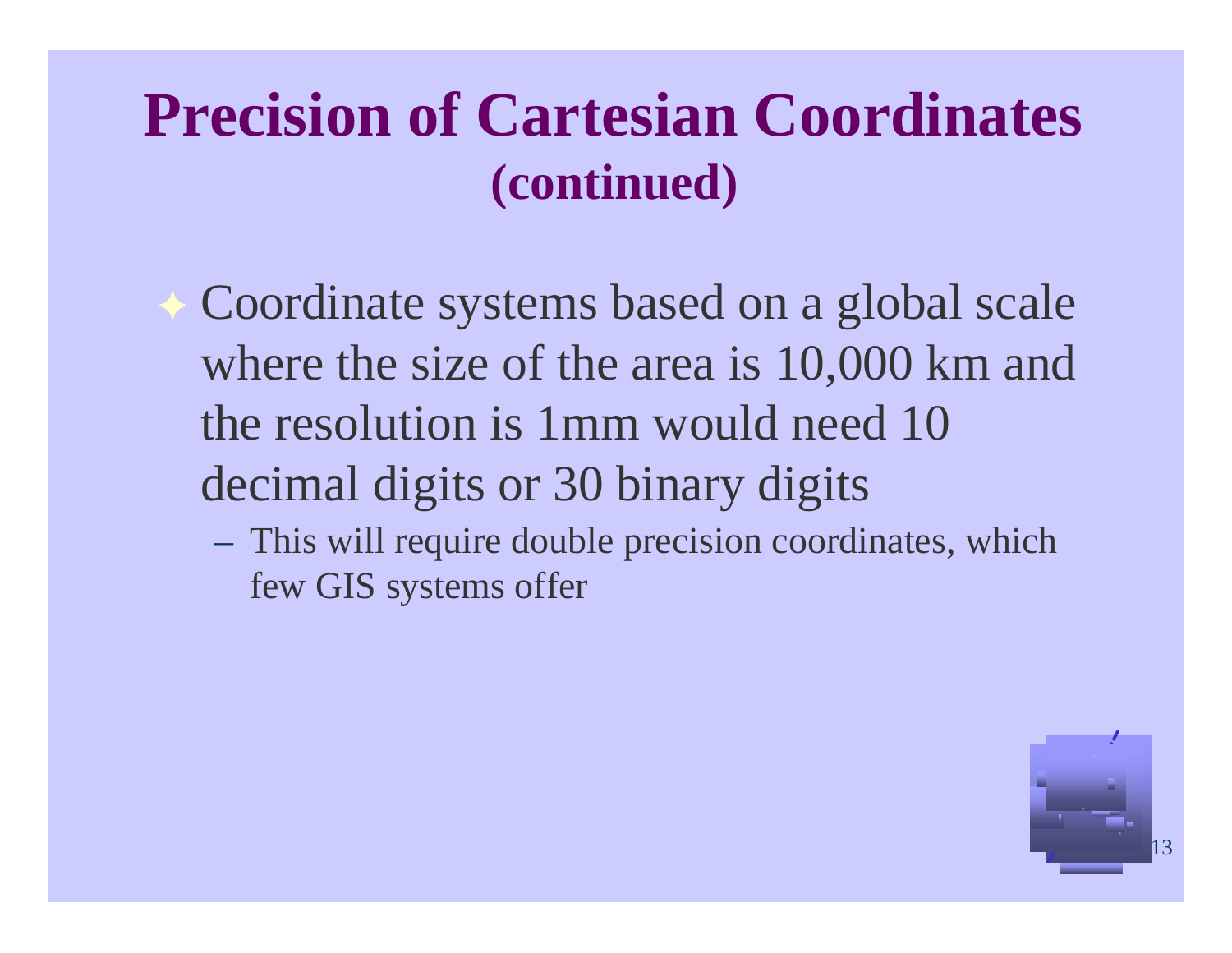#### **Propagation of Coordinate Errors**

- For an area the size of the US, it takes about 6 decimal digits to specify locations to the nearest meter
	- $-$  i.e., coordinates might be x=272640, y=146430
	- These coordinates might be stored using 6 digits of precision
- The distance from this point to a second point at x=272640, y=146430 is 80 m

The accuracy of the coordinates was 1 part in 1,000,000 but the accuracy of the distance is only 1 part in 100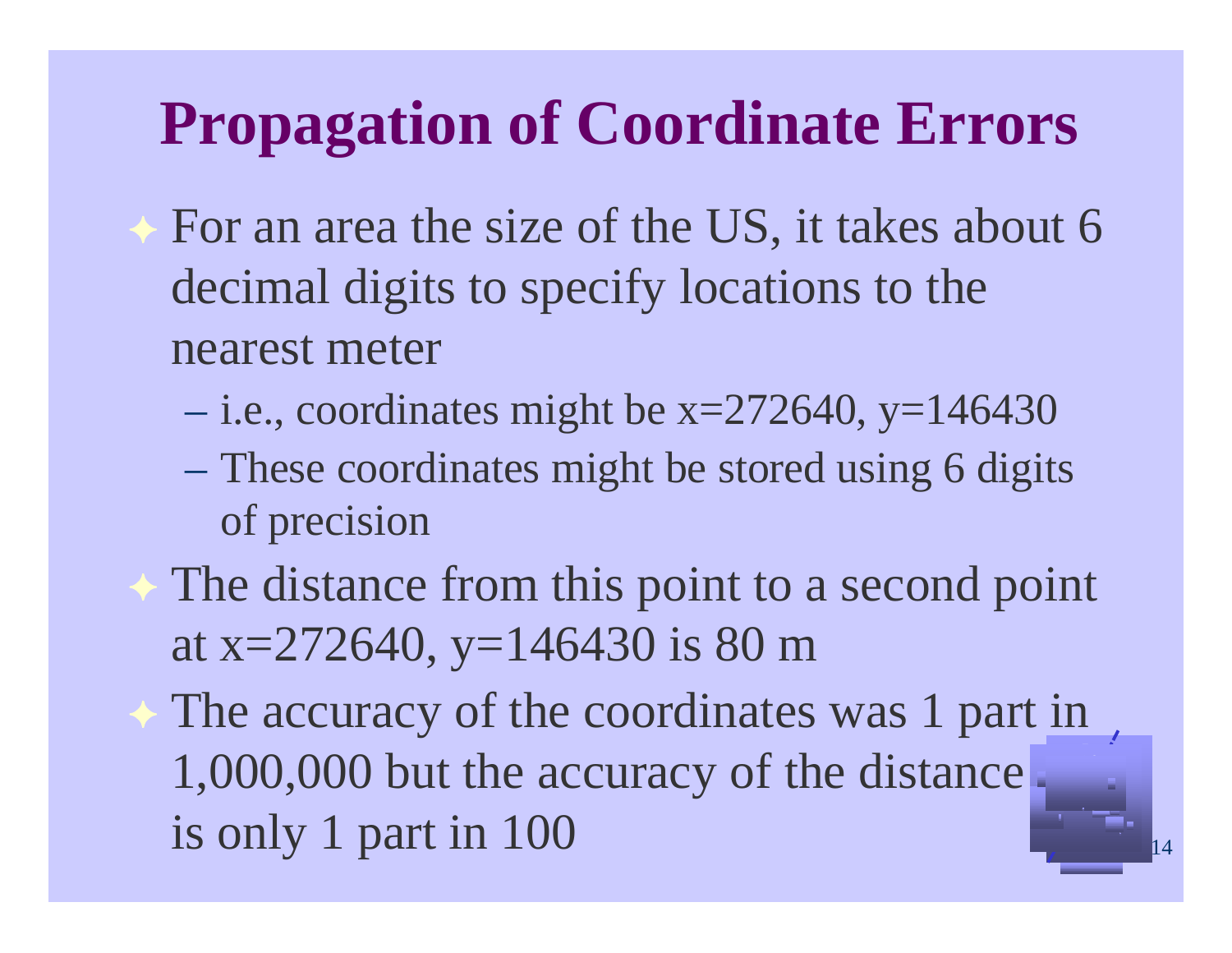#### **Propagation of Coordinate Errors continued**

If distance is also stored as a floating point number with 6 digits of precision, the last 4 digits will be meaningless

- In GIS operations, it is important to keep track of how results, like distances, are affected by database accuracy
	- In this example, distance is much more uncertain, in proportional terms, than the coordinates

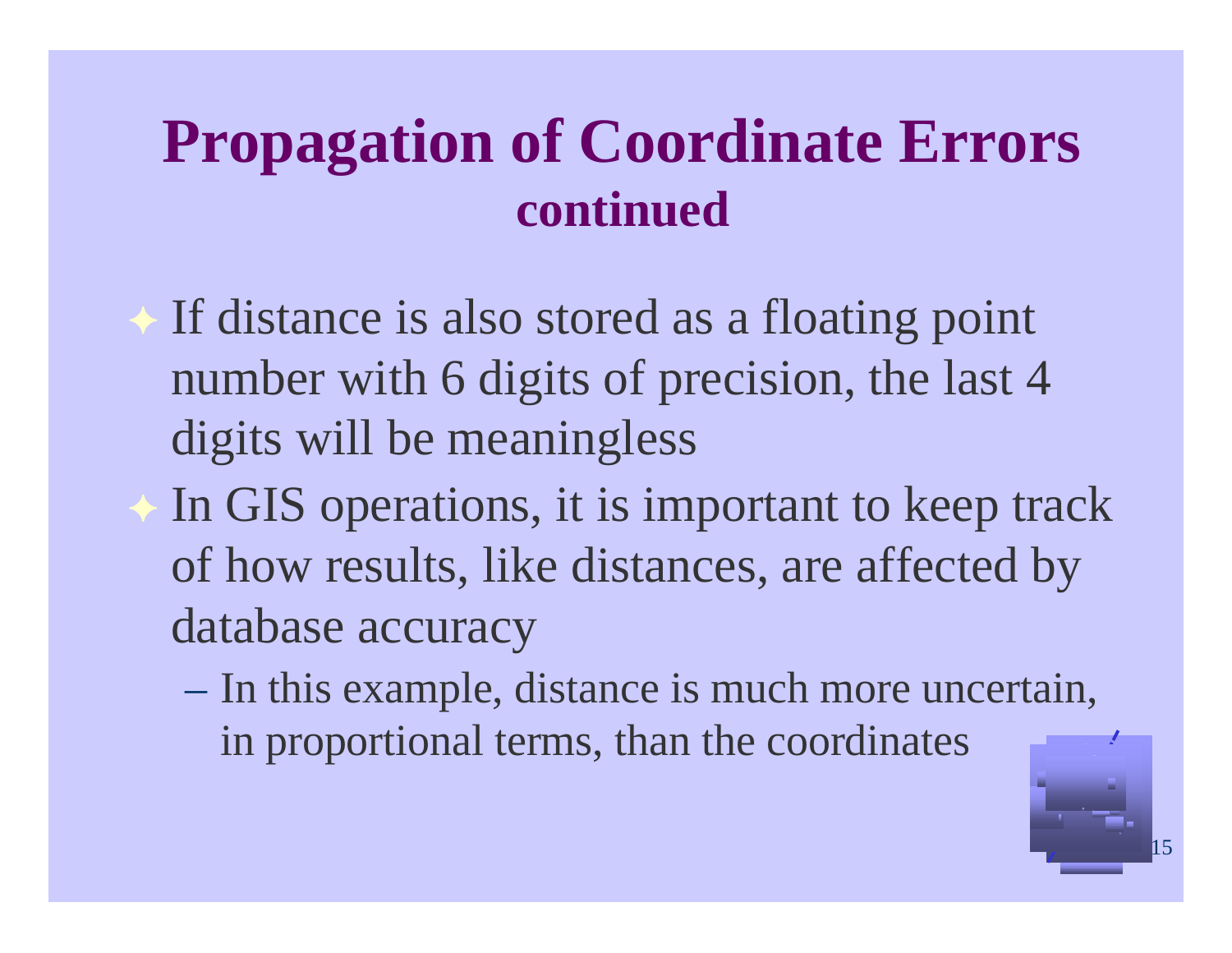#### **Plane Coordinate Systems Polar Coordinates**

- Use distance from origin (r) and angle from fixed direction ( )
	- *Note: usually fixed direction is north and angle is measured clockwise from it:* N

Polar coordinates are useful for measuring from some fixed point such as the center of the city or when using data from sources such as ground surveys and radar

 $\leftarrow$  = arctan(x/y)

- To translate from  $(r, \cdot)$  to  $(x,y)$ 
	- $x = sin( )$  -- r =  $(x^2+y^2)$
	- $y = r cos ( )$

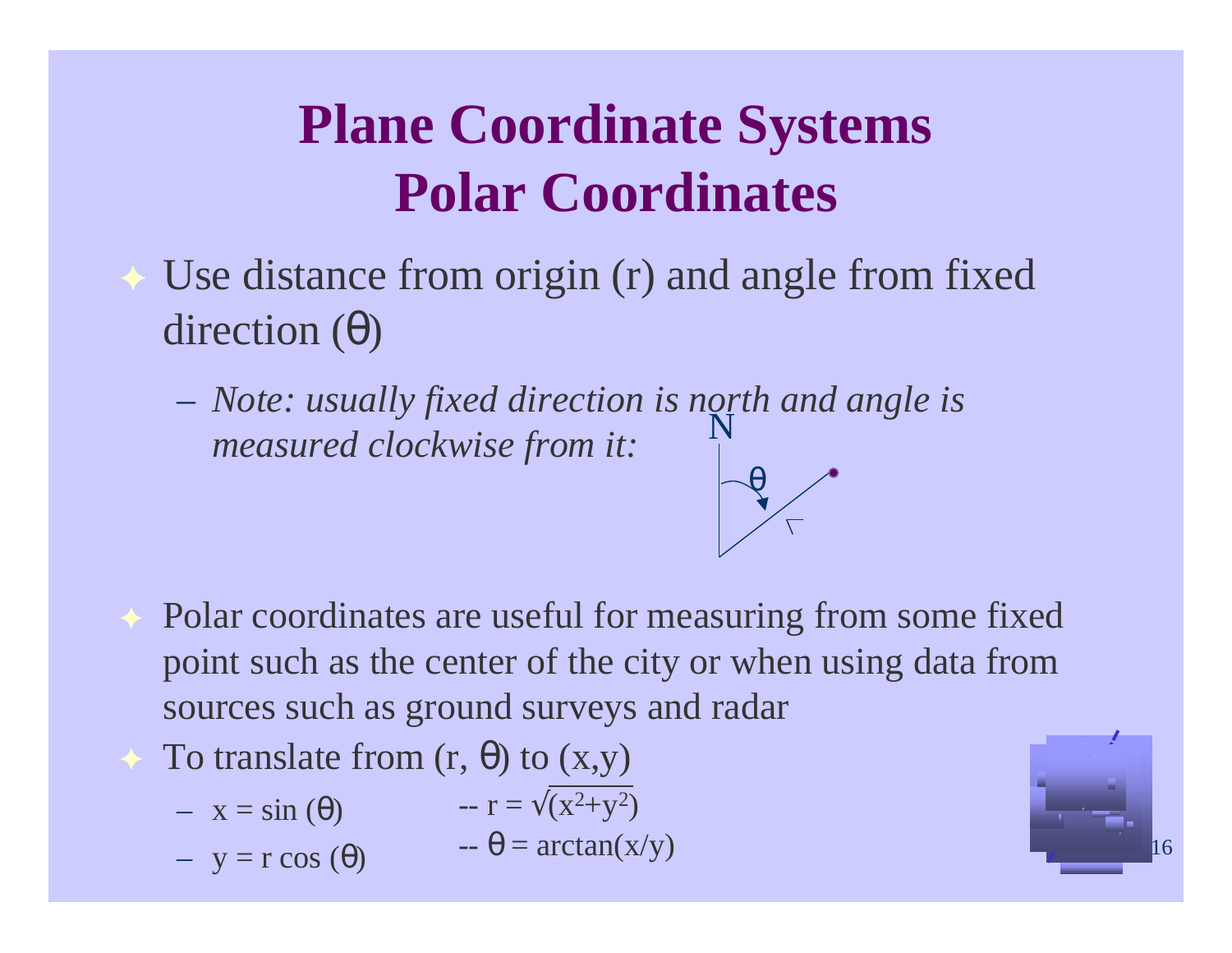### **Global Coordinates**

Start with a line connecting  $N \& S$  pole through the point (called a meridian)

#### LATTITUDE ( )

Measures angle between the point and the equator along the meridian.(note: definition does not hold up on an ellipsoid) Has range:  $-90^\circ$  (S pole) to  $+90^\circ$  (N pole)

#### LONGITUDE ( )

- Measures the angle on the equatorial plan between the meridian of the point and the central meridian (through Greenwich, England)
	- Has range: -180<sup>o</sup> (westerly) to  $+180^\circ$  (easterly)

N

S

17

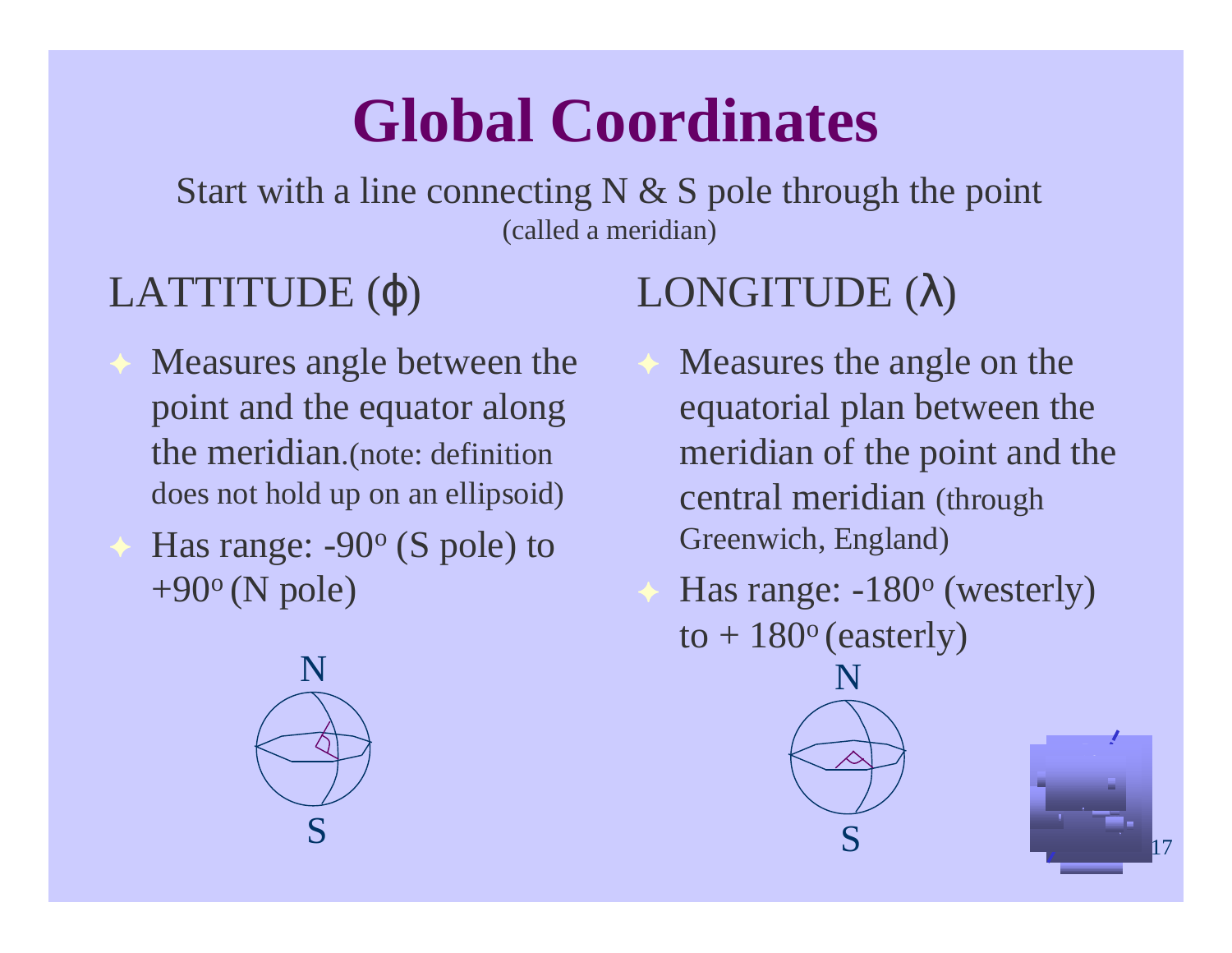#### **Global Coordinates Important Terms**

**Meridian:** line of constant longitude

#### **Parallel:** line of constant latitude

**Great Circle: Great Circle:** Imaginary circle Imaginary circle made on the earth's made on the earth's surface by a plane passing through the passing through the center of the earth center of the earth

**Small Circle: Small Circle:** Imaginary circle made Imaginary circle made on the earth's surface on the earth's surface by a plane that does not pass through the center pass through the center of the earth. of the earth.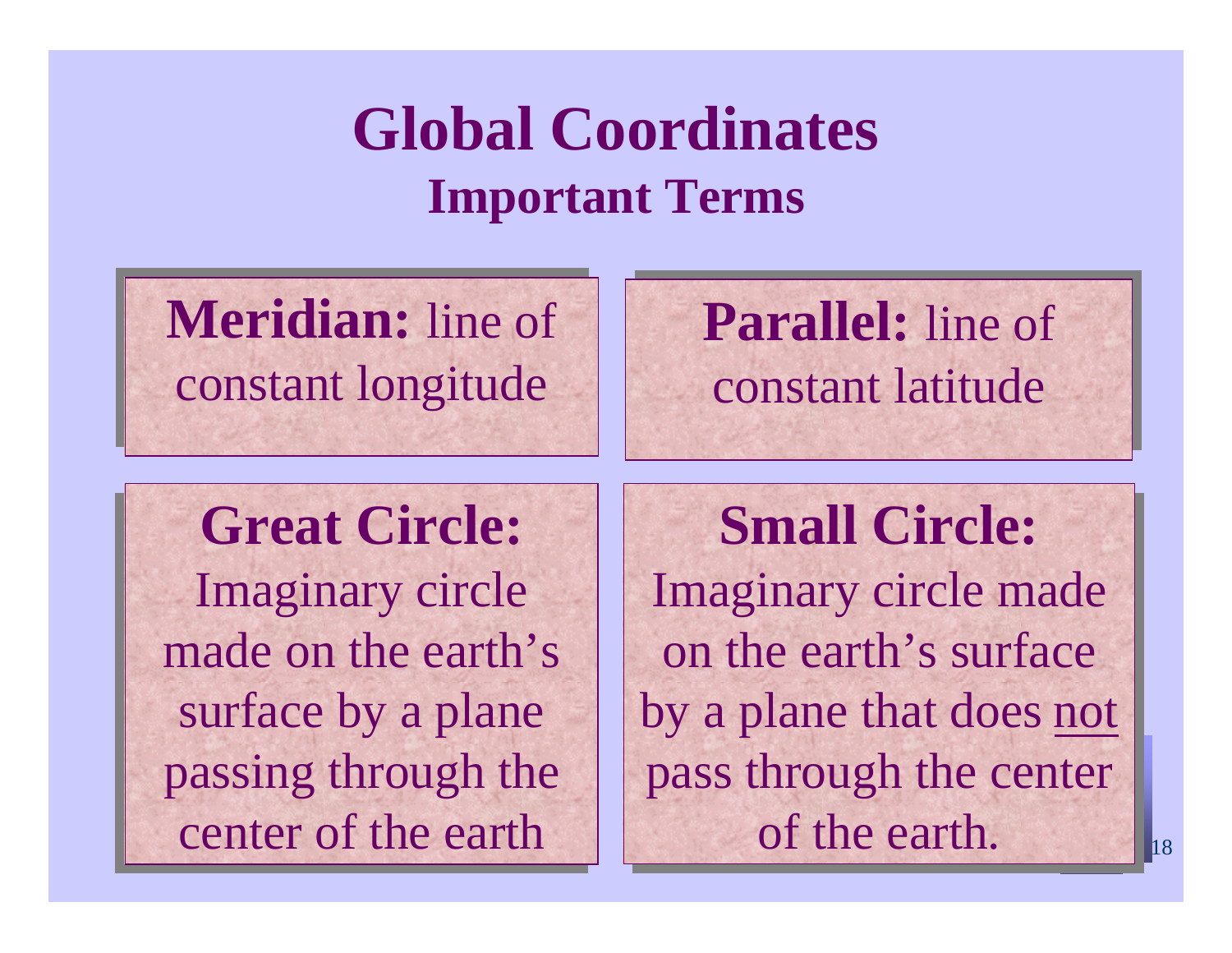#### **Global Coordinates Measuring Distance**

- Using latitude and longitude, can calculate the great circle distance between two points as follows:
	- $-d = R \arccos(\sin(\frac{1}{2} * \sin(\frac{2}{2}) + \cos(\frac{1}{2} * \cos(\frac{1}{2} \frac{2}{2})))$
	- Where R is the radius of the earth
- This assumes the earth is a sphere

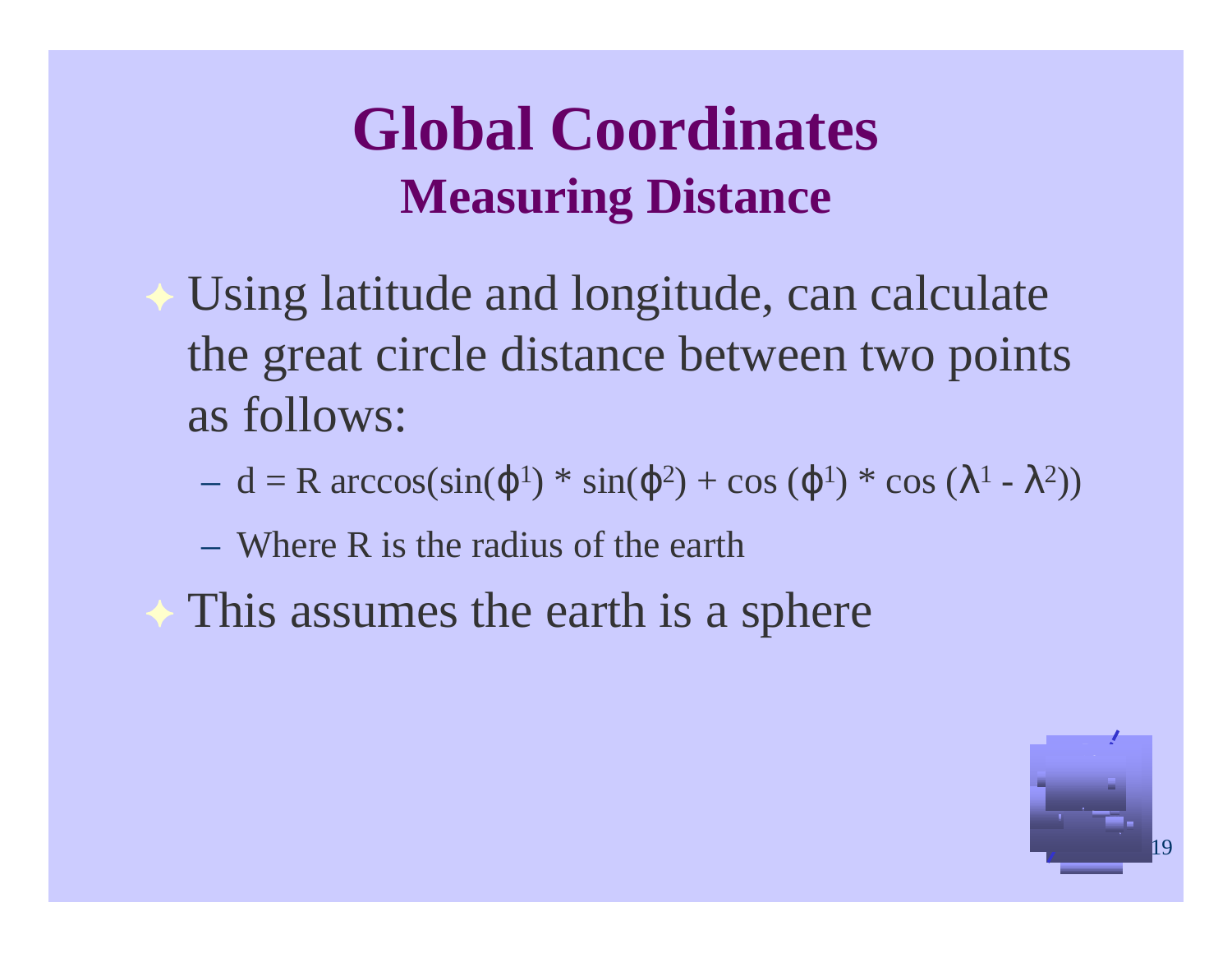### **Global Coordinates Question of Precision**

- Since latitude and longitude are measured in degrees, minutes and seconds
	- Have problems storing dms units; therefore, often store lat/long as decimals of degrees
- One second of latitude  $=$  about 30 m
- How many bits are needed to store global data at onesecond resolution?
	- On the globe there are 60 x 60 x 36 = 107 seconds of longitude
		- This requires 7 decimal digits or 21 bit precision
		- Therefore, with 32 bit precision can get resolution better than 30 m

20

- Since lines of longitude converge at the poles, precision of longitude will increase toward the poles
	- Each km on the ground equals more and more seconds of longitude as you approach the poles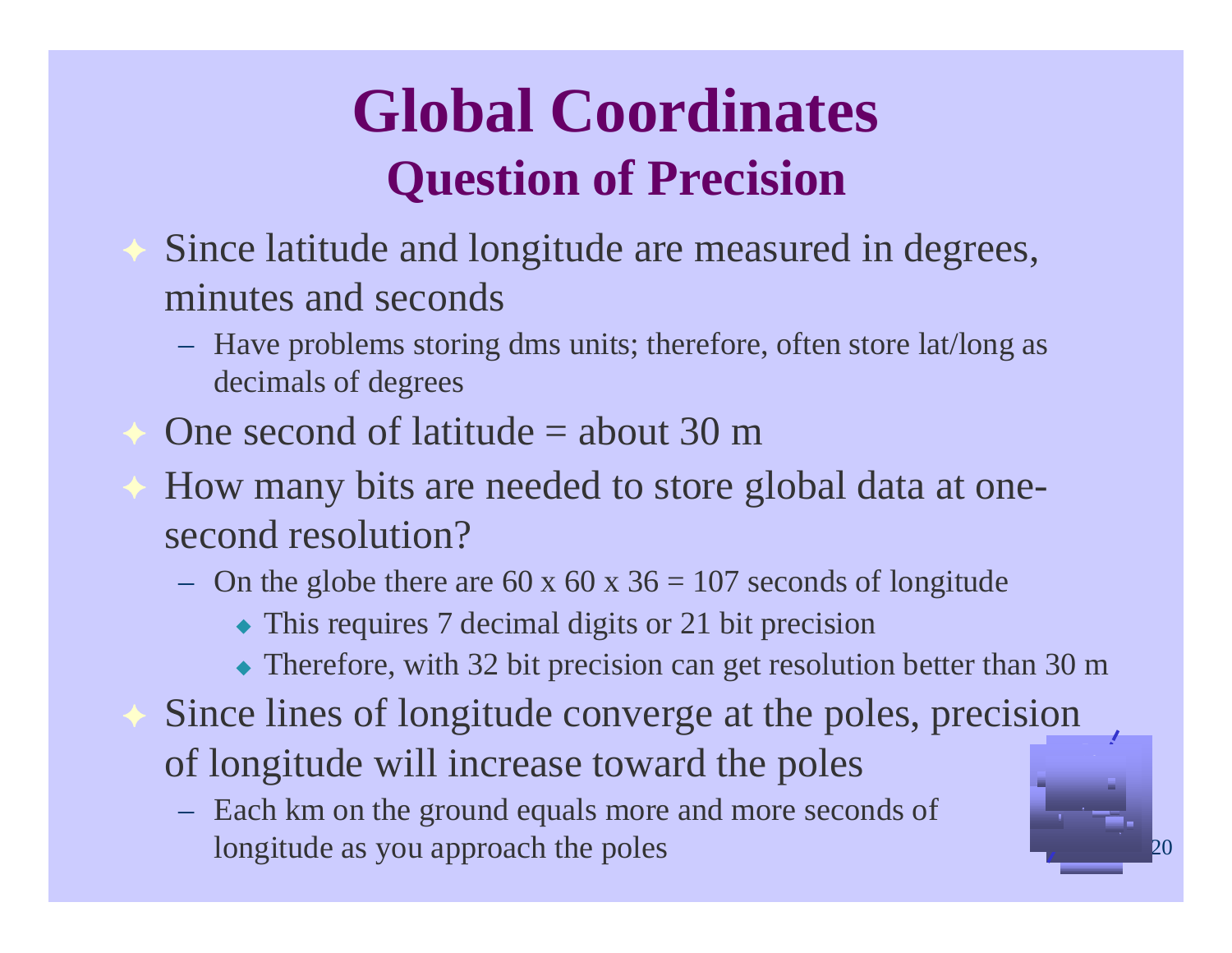### **Determining Position**

- It is often necessary to establish the location of some point on the earth's surface (i.e., it's coordinates)
- The most common method is to identify a nearby object, and find a map which shows the object (note: the map must also show the coordinate system (i.e., with a lat/long gird))
- In surveying, we measure the distance and direction from some object whose location is known precisely, i.e. a monument, then use coordinate geometry (COGO) to compute the location of the desired point